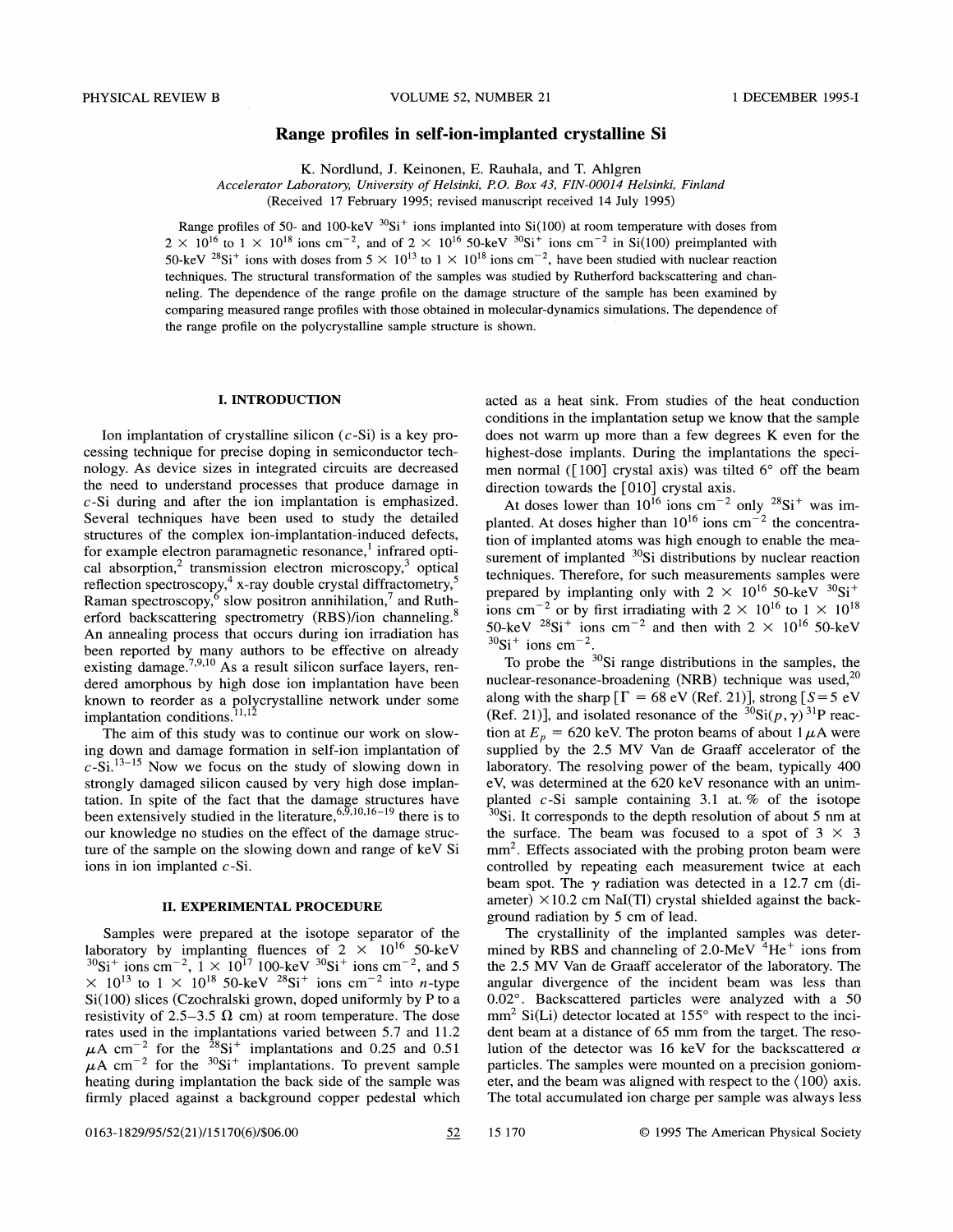than 3  $\mu$ C. The concentrations of the displaced atoms were mparing the spectra from the virgin and d ged crystals with the random-oriented spectrum. The height of the random-oriented spectrum was verified by several measurements, obtained by aligning the sample to different gular orientations, well away from the  $\langle 100 \rangle$ any planar channeling directions. The relative ion doses for any pianar channeling directions. The relative is<br>different spectra were obtained by using a b<br>with a separate pulse analysis system, which had of better than 2%.

## III. MOLECULAR-DYNAMICS SIMULATIONS OF THE RANGE PROFILES

The experimental range profiles were simulated using the molecular-dynamics (MD) method developed<br>at our laboratory.<sup>15,22</sup> The principles of the s rithms are presented in detail in Ref.

g position of the incident  $30$ Si at of the computational cell of Si in direction, and was chosen randomly in the xy plane. The direction of the initial velocity of the incident  $\frac{30}{31}$  atom was aligned  $6^{\circ}$  from the normal of the surface of Si in the  $\langle 100 \rangle$  direction. The end position of every incident atom was stored for the calculation of the range distribution. To estibution of primary damage the nuclear deposso calculated during the si

s generated in front of the incident at every time it got close to the boundary of the computational cell. Thus the incident atom always moved in an undisturbed simulation cell.

The interatomic potential was taken from Ref. 15. For short internuclear separations ( $r$ <1.7 Å), the potential was calculated through an accurate treatment of the interacting Si-Si dimer. The repulsive potential was then matched with the classical Stillinger-Weber many-ator otential,<sup>24</sup> which gives a good description of low-energy cohesion and bonding.

ge repulsive potential was obtained from a nt total energy calculation using the local-density approximation  $(LDA)$ for electronic exchange and correlation.<sup>25</sup> The Kohn-Sham equations were solved numerically using a basis-set consisting of numerical atomic-type orbitals, and a discretevariational method for the three-dimensional integrals.<sup>26</sup> The stability of the total energy results with respect to the basis set and the density of integration points was carefully monitored. The total energy, including both the electronic part and the internuclear Coulomb repulsion, was obtained as a function of the dimer distance, and defines the interatomic potential energy. In practice, we used the DMol package<sup>27</sup> well tested in calculations of energetics and structures of small molecules.

The experimentally confirmed electronic stopping power from Ref. 28 was included in the equations of motion of the incident atoms as a frictional force.<sup>29</sup>

### IV. RESULTS AND DISCUSSION

# A. Range distributions and crystallinity of the implanted samples

Figure <sup>1</sup> shows the (100) aligned backscattering spectra



FIG. 1. RBS/channeling spectra for  $2$ -MeV  $^{4}$ He<sup>+</sup> ions incident on the 5  $\times$  10<sup>13</sup> - 1  $\times$  10<sup>18</sup> 50-keV <sup>28</sup>Si<sup>+</sup> ions cm<sup>-2</sup> Si( samples. Also shown in the figure is the random-oriented spectrum and the spectrum in the  $\langle 100 \rangle$  channeling direction for a virgin (unimplanted) sample.

for 2-MeV <sup>4</sup>He<sup>+</sup> ions incident on the 5  $\times$  10<sup>13</sup> – 1  $\times$  $Si<sup>+</sup>$  cm<sup>-2</sup> Si(100) samples. In the figure the by the <sup>28</sup>Si<sup>+</sup> implantation is clearly visible as a difference between the spectra of the as-implanted and virgin Si samples. It is worth noting that the largest defect concentration does not reach the random level. The saturation of the number of displaced atoms is reached at the dose of  $5 \times 10^{14}$  <sup>28</sup>Si<sup>+</sup> ions cm<sup>-2</sup>. The backscattering yields are converted<sup>30</sup> to the displaced atom distributions in Fig. 2.

It can be seen that the width of the damaged region increases with dose. Figure 3 shows the full width at half maximum (FWHM) of the damaged region as a function of the implanted dose. In the figure the fitted logarithmic function

$$
FWHM (nm) = a + b \ln[
$$
 does (ions cm<sup>-2</sup>)] (1)



FIG. 2. Displaced atom distributions calculated from the RBS/ channeling measurements. The dashed line indicates the random level.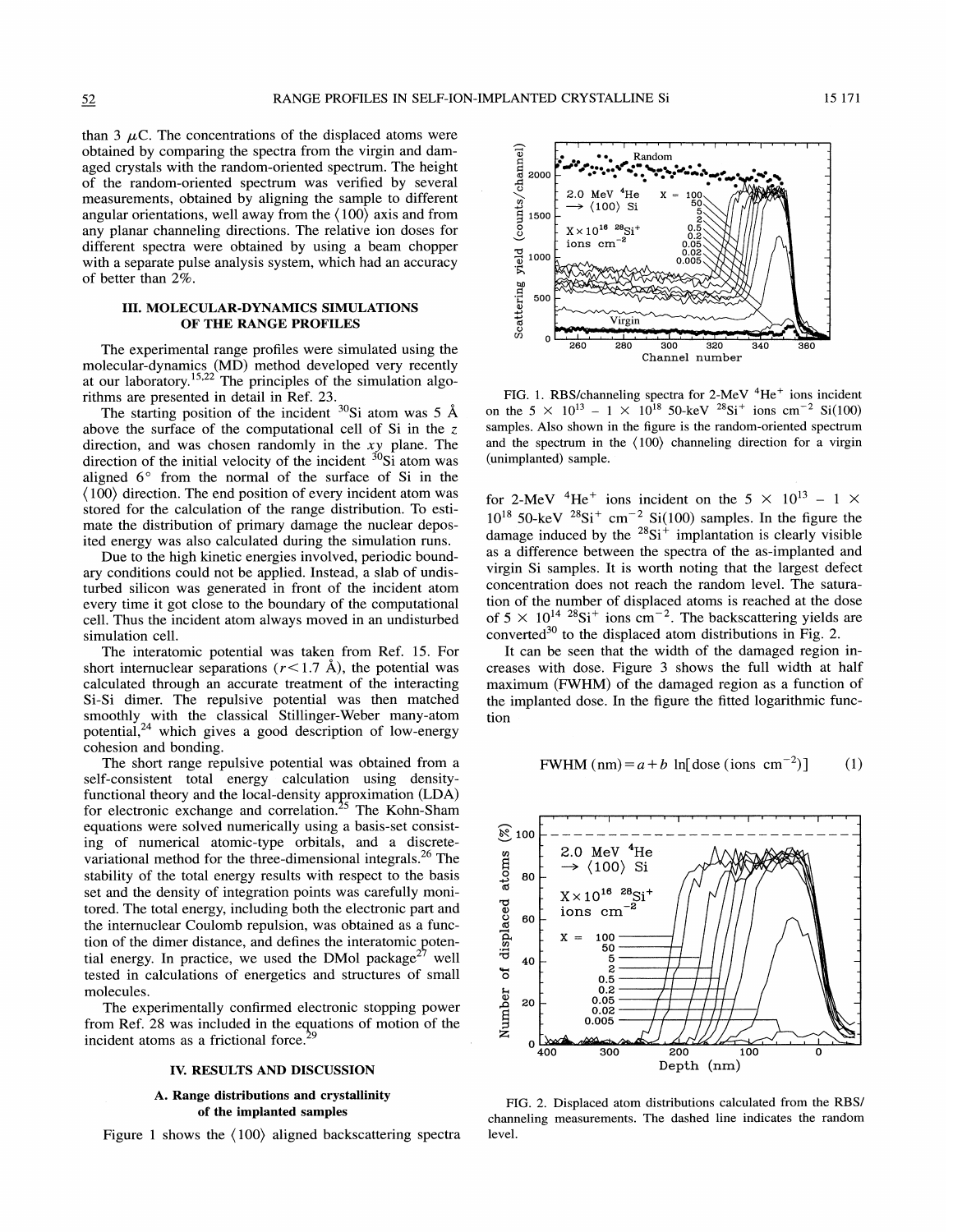

FIG. 3. Fit of Eq. (I) to the experimental damage width obtained with RBS/channeling measurements as a function of the implantation dose of  ${}^{28}Si$ .

illustrates the linear dependence of the FWHM on the logarithm of the dose. The values for  $a$  and  $b$  obtained in the fit were  $-357±4$  nm and  $13.8±0.2$  nm, respectively.

An attempt to explain the observed linear dependence was made by assuming that "amorphization" of the silicon occurs when the concentration of implanted atoms or the deposited energy exceeds some threshold value. The exponential function

$$
C(z) = c \exp(-z/d) \tag{2}
$$

was fitted to the tail of the range or deposited energy curves (cf. Fig. 5). A good fit was obtained to both experimental and theoretical curves, giving values of  $d$  between 22 and 26 nm. If broadening of the damage region could be explained by the concentration of implanted atoms or deposited energy exceeding some threshold value, the coefficients  $b$  and  $d$ should have approximately the same value. Since this is not the case, a more complex damage creation procedure is involved.

Recent results indicate that mobile vacancies play an important role in the amorphization and recrystallization of ' $c$ -Si.<sup>7,16,31</sup> This suggests that growth of the damaged layer is contributed to by migration of vacancies to the interface between the damaged region and  $c$ -Si and trapping there.

The  $30\text{Si}$  distributions measured with the NRB technique are shown in Fig. 4. The distribution is contributed to by the range distribution of  $30Si$  implants, the natural width of the resonance, the energy resolution of the proton beam, and the width of the energy-loss distribution for protons after traversing in  $c$ -Si. The enrichment of the isotope  $28$ Si in the sample due to the <sup>28</sup>Si implantation prior to the  $2 \times 10^{16}$  50-keV  $Si<sup>+</sup>$  ions cm<sup>-2</sup> is seen in the reduction of the peak height caused by the reduction of the inherent amount of  $30Si$ .

By measuring the height of the edge of the implantation layer using a profilometer the sputtering coefficient was determined to be  $0.9 \pm 0.1$ , in a good agreement with the value of 0.8 obtained from experimental results and scaling laws in Ref. 32.

Range profiles where the decrease of the inherent amount of  $30Si$  has been taken into account, are shown in Fig. 5. It can be seen that the concentration distribution is not significantly affected by the increased damage produced along with



FIG. 4. NRB yields of the  ${}^{30}Si(p, \gamma) {}^{31}P$  resonance reaction at  $E<sub>p</sub>$  = 620 keV. The different curves indicate the amount of <sup>28</sup>Si implanted prior to the implantation of  $2 \times 10^{16}$  50-keV  $30$ Si<sup>+</sup> ions  $\text{cm}^{-2}$ . Also shown is the measured natural concentration of  $\text{^{30}Si}$  in unimplanted silicon. The square of the frequency given on the  $x$ axis is proportional to the beam energy.

the increased dose in the  $28Si$  implantations. The concentration of doped  $30$ Si atoms was obtained by comparison of the  $\gamma$ -ray yields from the doped  $^{30}$ Si nuclei with those from isotope  $30\text{Si}$  in natural silicon. In the calculation of the depth scale, the stopping power of silicon for protons was taken from Ref. 33. The step in the excitation function arising from the natural  $30Si$  concentration was used in determining the zero point of the depth scale.

Literature results on damage produced in silicon self-ionimplantation in the 10—200 keV energy range contain some apparently contradictory results.<sup>34</sup> For instance, Holland *et al.*<sup>10</sup> and Kase *et al.*<sup>19</sup> report that silicon amorphizes at room temperature at a dose of about  $5 \times 10^{14}$  atoms cm<sup>-2</sup>, while Prunier *et al.*<sup>18</sup> report that the temperature must be lower than 300 K to obtain amorphization. The differences in this case are probably due to differences in implantation dose rates and heat conduction conditions in the wafer holder. Also, we believe some confusion may result from the common practice to call structures where an RBS/channeling profile is close to the random level amorphous without doing a more detailed investigation of the actual structure. In fact



FIG. 5. Range distributions of  $^{30}Si$  measured with the NRB technique. The different curves indicate the amount of  $28Si$  implanted prior to the implantation of  $2 \times 10^{16}$  <sup>30</sup>Si<sup>+</sup> ions cm<sup>-2</sup>.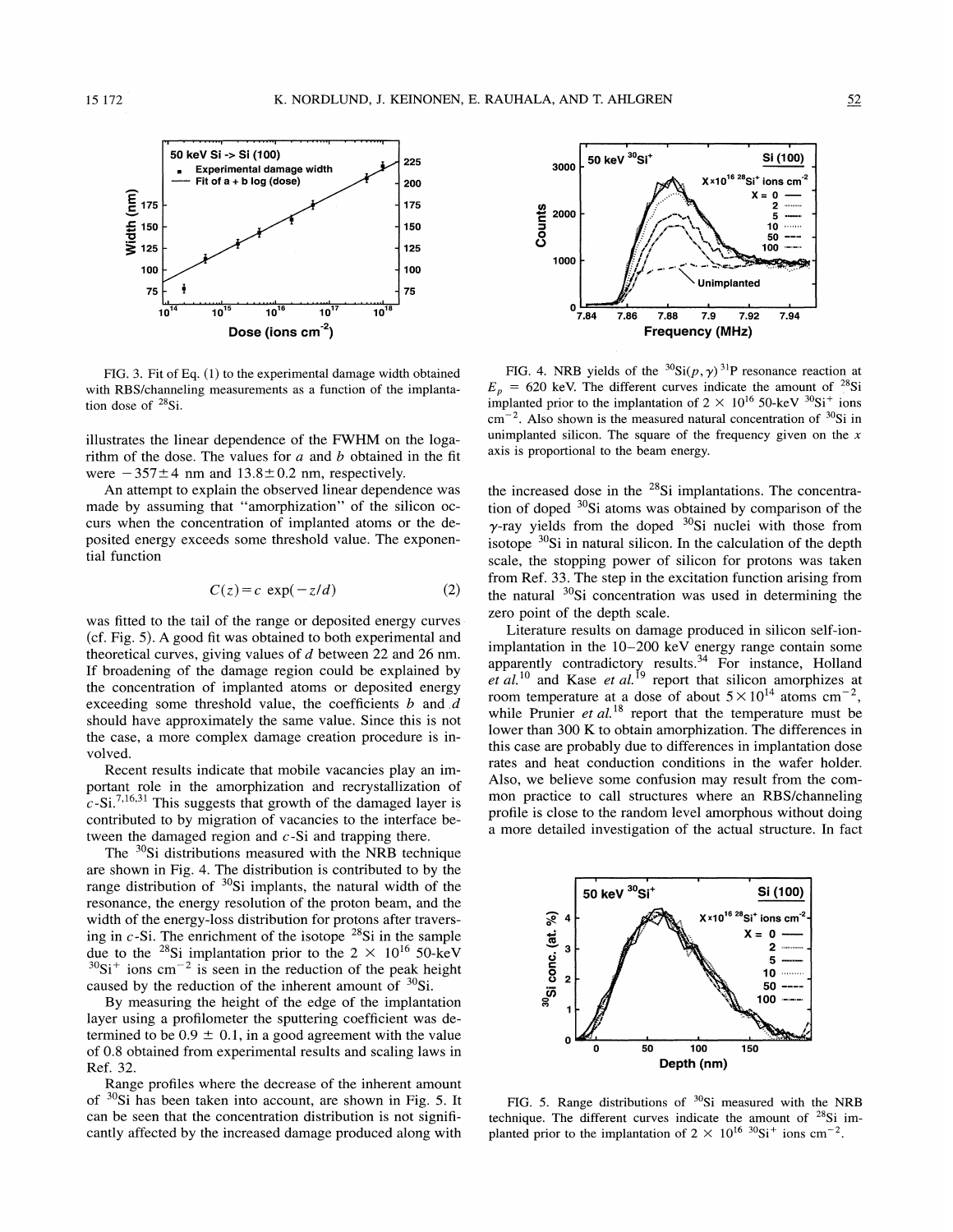an RBS profile resembling the random spectrum may well result from for instance a polycrystalline sample structure.<sup>11,35</sup>

In general, there is fairly good agreement that silicon gets strongly damaged at a dose between  $10^{14}$  and  $10^{15}$  atoms  $\text{cm}^{-2}$  at room temperature between  $10^{14}$  and  $10^{15}$  atoms<br> $10,19,36,37$  in good agreement with our RBS results which show strong damage growth at a dose of  $2 \times 10^{14}$  atoms cm<sup>-2</sup> (Fig. 2).

At higher implantation doses (close to or higher than  $10^{16}$  atoms cm<sup>-2</sup>), recrystallization is known to occur at temperatures higher than room temperature.<sup>',36,38-40</sup> Some authors<sup>10,36</sup> have reported ion beam annealing at room temperature, but Cannavo et al. report that the beam annealing effect disappeared when a good thermal contact between the sample and the sample holder was employed during implantation.<sup>36</sup> Our implantations were performed with a sample holder which was in good thermal contact with the implanted samples, whence recrystallization effects were not to be expected.

Damage production is also known to be affected by the implantation dose rate (beam current). For otherwise equal 'implantation conditions the amount of damage grows<sup>10,16</sup> (or the recrystallization rate decreases  $37$ ) with increasing dose rate. Holland *et al.* report that the onset of strong damage occurs at doses somewhat below  $5 \times 10^{14}$  atoms cm<sup>-2</sup> in the dose rate range between 1 and 100  $\mu$ A cm<sup>-2</sup>, in good agreement with our RBS results.

#### B. X-ray and resistance measurements

The samples were also studied using x-ray facilities in the Physics department at the University of Helsinki. The (400),  $(422)$ , and  $(311)$  reflections were measured for all the samples using a double-crystal diffractometer, Cu  $K_{\alpha}$ -radiation, and nondispersive  $(+,-)$  arrangement. The rocking curves were broader than the corresponding Darwin curves due to slightly dispersive geometry. Therefore, one unimplanted crystal was studied, too.

Each rocking curve had a higher tail than the reference curve at the low angle site and the magnitude of the tails increased with the implantation dose. The (400) rocking curves showed clearly stronger tails than the (422) and (311) rocking curves suggesting that the implantation generates stronger lateral than vertical strain fields. Thus the lattice spacing  $\Delta d/d$  has changed more along the normal of the surface than along the plane of the surface. This agrees with other studies where lattice expansion or compression is observed.<sup>9</sup>

The resistivity of three implanted samples was determined using a two-point probe by measuring the resistance through the sample wafers at several different locations. For the samples implanted with  $1 \times 10^{18}$ ,  $4 \times 10^{16}$ , and  $5 \times 10^{15}$  $Si<sup>+</sup>$  ions cm<sup>-2</sup> the measured resistivity of the damaged regions was  $4 \times 10^6$   $\Omega$  m,  $3 \times 10^6$   $\Omega$  m, and  $0.7 \times 10^6$   $\Omega$  m, respectively. In unimplanted parts of the sample the resistivity was about 5  $\Omega$  m.

The fact that implanted sample regions were found to have a roughly five to six orders of magnitude higher resistivity than unimplanted parts of the samples supports the conclusion that the sample structure is modified strongly at the beginning of the implantation, and that the structure is not sensitive to the implantation dose. The high resistivity indicates the presence of carrier traps, which may be related to vacancies in the interface between the damaged layer and  $c$ -Si (see above).

## C. Range simulations for amorphous and crystalline structures

Due to the high implantation dose of  $2 \times 10^{16}$  <sup>30</sup>Si<sup>+</sup> ions  $cm^{-2}$  practically all the implanted ions observable with the NRB method can be assumed to slow down in strongly damaged  $c-Si$  (cf. Fig. 2). In spite of the fact that the RBS/ channeling measurements show that the implanted samples are neither crystalline  $(c-Si)$  nor amorphous silicon  $(a-Si)$ , the range simulations were first carried out for  $c$ -Si and  $a$ -Si, which are typical approximations used in the literature in simulations of slowing down conditions. In simulating  $a$ -Si the initial coordinates of the lattice Si atoms were obtained from the 63 and 216 atom *ab initio* MD simulation cells described in Refs. 41—43.

In simulations of crystalline materials realistic thermal displacements of the atoms were obtained by simulating thermal movement at 300 K for 200 fs prior to the implantation simulations. Because the coordinates of the  $a$ -Si structure were taken from *ab initio* calculations it was not necessary to equilibrate the a-Si MD cell.

In every simulation run the trajectories of about 5000 incident  $30$ Si atoms were followed until they had slowed down to a cutoff energy of <sup>1</sup> eV.

For the comparison with the measured  $^{30}Si$  distributions, the calculated range profiles were convoluted with the natural width of the resonance, the energy resolution of the proton beam, and the width of the energy-loss distribution for protons after traversing in Si. In the numerical convolution we used a Gaussian function which approximates well Vavilov's energy straggling distribution.<sup>44,45</sup> We have observed earlier<sup>15</sup> that the energy straggling of protons calcuated according to the Bohr model<sup> $46$ </sup> had to be multiplied by 0.9.

The simulated 50-keV and 100-keV  $^{30}$ Si distributions are shown in Fig. 6 along with the experimental NRB results. The range profiles for amorphous silicon are fairly near a Gaussian profile, whereas the profiles for  $c$ -Si show a distinct tail due to channeling effects.

The comparison of the simulated range profiles with the experimental ones shows that the slowing down of Si ions has taken place in Si which is neither  $c$ -Si nor  $a$ -Si. The shapes of the experimental and simulated 100-keV range profiles are qualitatively very similar to their 50-keV counterparts, indicating that the implantation energy does not have a major effect on the final sample structure.

### D. Range simulations for polycrystalline and other structures

Literature results indicate that silicon may reorder to a polycrystalline structure during very high-dose ( $>10^{16}$  ions polycrystalline structure during very high-dose  $(>10^{16} \text{ ions} \text{cm}^{-2})$  ion implantation.<sup>11</sup> The measured RBS/channeling results of our samples are similar to RBS spectra of polycrystalline silicon (poly-Si) reported in the literature.  $9.35$  The x-ray diffraction studies can be interpreted to indicate that the sample  $(100)$  axis is close to that of bulk Si. The mea-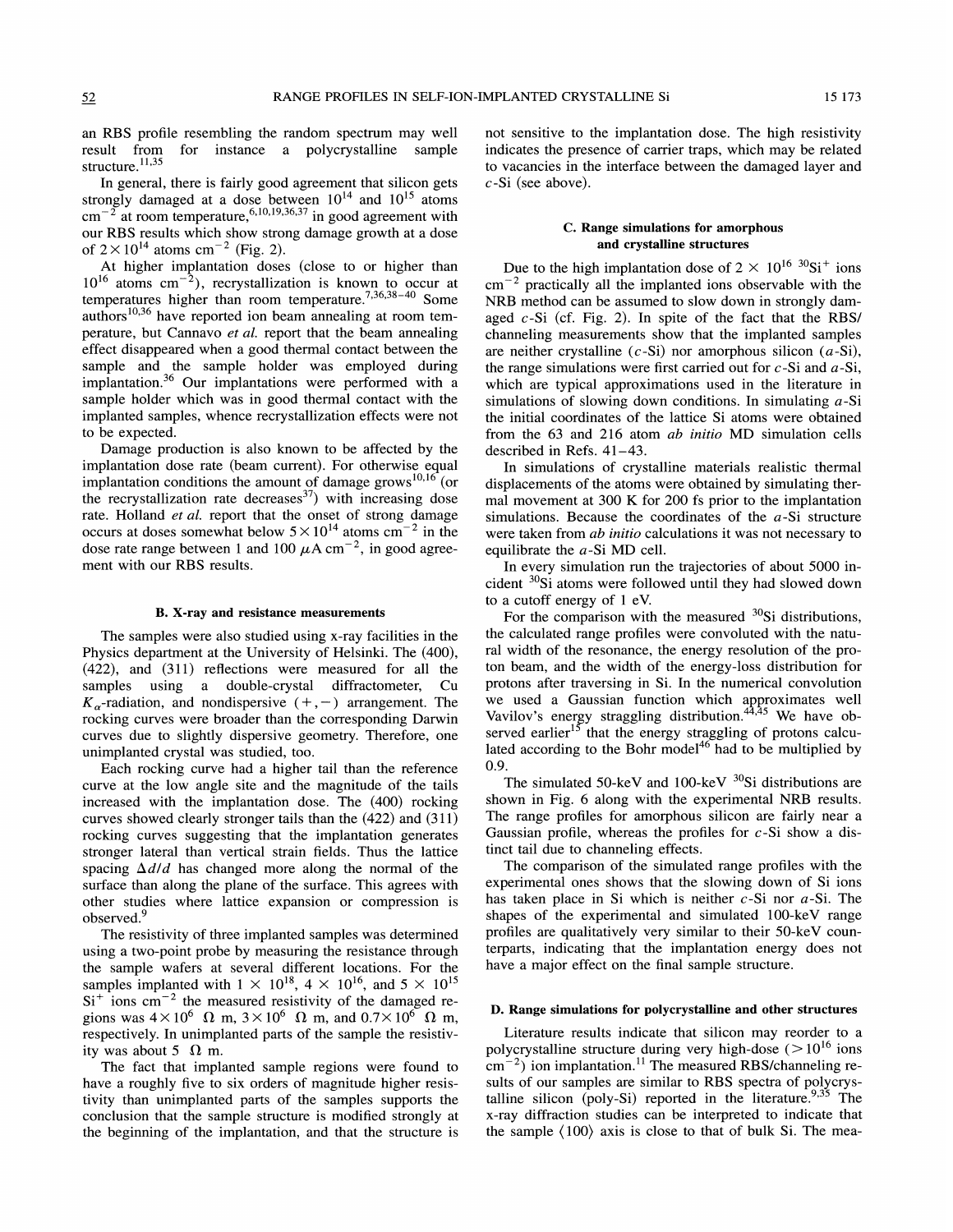

FIG. 6. Experimental and simulated range distributions for 50- (a) and 100-keV (b) Si self-ion implantation. The experimental distribution is the average of the three measured concentrations with the lowest amount of pre-implanted  $28$ Si. The simulated range results are for amorphous and crystalline silicon.

sured resistivities are in agreement with polycrystalline silicon, which is known to have a very much higher resistance than crystalline silicon.<sup>47</sup>

Since these experimental results are consistent with a polycrystalline sample structure, and since the range profiles obtained in MD simulations of  $a-Si$  and  $c-Si$  could not reproduce the NRB results, MD simulations were undertaken with different polycrystalline sample structures.

Polycrystallinity was modeled by selecting a grain size prior to the start of each simulation run. Average grain sizes ranging between 0.5 and 1000 nm were used. When the recoiling ion has traveled through each grain, it is injected into a new grain with the velocity it had when it left the former. The incident position of the ion entering in the new grain is selected randomly. The orientation of the new grain is either selected randomly or relative to the orientation of the previous grain. In the latter case the orientation of the (100) axis between grains is allowed to vary maximally some angle  $\Delta \theta_{\text{max}}$ .

Some simulated polycrystalline range profiles are shown in Fig. 7. For the profiles shown in the figure random orientation between adjacent grains was used. For small grain sizes the range profiles have an almost Gaussian form, similar to that of an amorphous profile. However, comparison of Fig. 6 and Fig. 7 shows that the front edge of the polycrystalline profile for a 10 nm grain size is significantly deeper in the sample than the amorphous profile. This can be attributed to the possibility of channeling in the first grains. For grain sizes larger than 30 nm the range profile has a visible tail at



FIG. 7. Experimental and simulated range distributions for 50- (a) and 100-keV (b) Si self-ion implantation. The simulated range results are for polycrystalline silicon with domain sizes of 10, 30, 50, and 200 nm and random orientation between grains.

large z values, which can be readily understood to be due to the possibility of long-range channeling in the grains deep in the sample.

For grain sizes larger than about 30 nm the choice of the maximum angle between domains,  $\Delta \theta_{\text{max}}$ , was not found to affect the range distribution significantly. Both the 50 and the 100 keV experimental range distributions were well reproduced with a polycrystalline sample structure with domain sizes larger than 10 nm; see Fig. 7. The best fit was obtained with a grain size of 50 nm, regardless of the choice of  $\Delta \theta_{\text{max}}$ . If the orientation of the (100) axis of the first grain was selected to be less than about  $7^\circ$  deflected from the beam orientation, longer ranges were obtained due to channeling effects in the first grain.

Thus all the experimental and simulation results are consistent with a polycrystalline sample structure with an average grain size of roughly 50 nm, where the  $(100)$  axis of the grains deviates somewhat from the  $(100)$  axis of the bulk silicon underlying the damaged layer. This does not rule out the possibility that the damage is of a more complex character. An attempt to reproduce the experimental profile was made by simulating ranges in sample structures where parts of the structure was amorphous and other parts crystalline. No combination of amorphous-crystalline layers was found that reproduced well the experimental range profile.

### V. CONCLUSIONS

In this work the effects of very high dose self-ion implantation on the structure of the implanted  $c$ -Si sample have